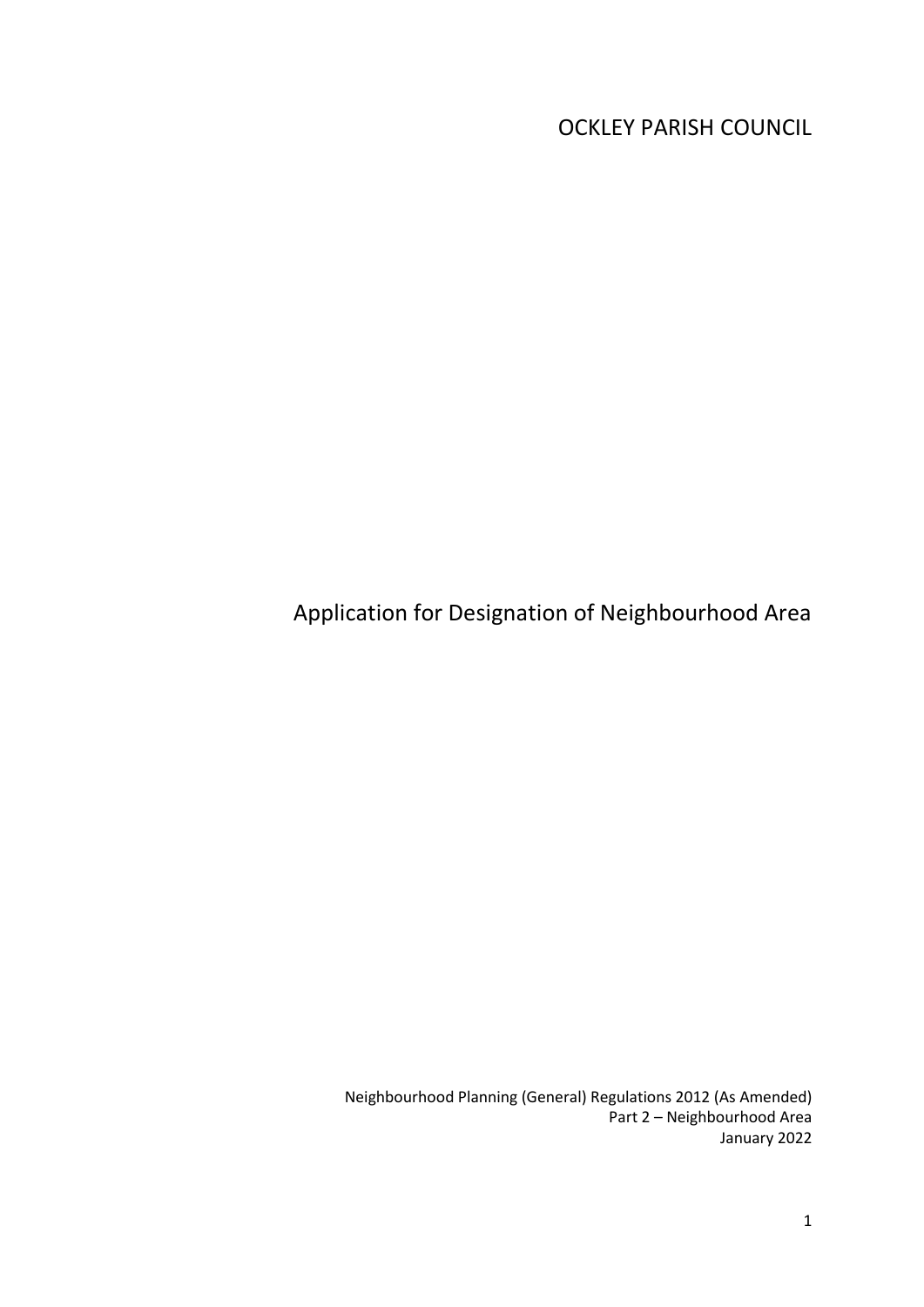Application for Designation as a Neighbourhood Area – Part 2 (5) (1) & (b) Ockley Neighbourhood Area was formally designated on 5th February 2012 by the council's Executive. As such the designation's 5 years life span to progress the preparation of the Neighbourhood Development Plan expired in February 2017.

Therefore, in accordance with The Neighbourhood Planning (General) Regulations 2012 (as amended) Part 2 (5) (1) (a) & (b) this document represents the statement explaining why Ockley Neighbourhood Area is considered appropriate to be re-designated as a neighbourhood area.

## **(a) Map Identifying the area to which this application relates**

A map illustrating the proposed 'Ockley neighbourhood area' to which the application relates is available in Annex 1. The proposed boundary is identical to the current designated area.

## **(b) Statement by Ockley Parish Council explaining why this area is appropriate to be designated**

The map in Annex 1 represents a consensus of the members of Ockley Parish Council that the neighbourhood area as described and specified in this application should be designated:

The proposed Neighbourhood Area is called Ockley and is defined by the civil parish of Ockley which is within the Okewood Ward.

Ockley lies to the south of Dorking and covers an area of 1374 hectares most of which is farm and woodland with a population density of just 0.6. lt is bounded to the north and west by Abinger Parish and to the north and east by Capel Parish. The southern boundary is West Sussex. The centre of Ockley is a conservation area and just to the north are Leith Hill and the Surrey Hills, an Area of Outstanding Natural Beauty.

Ockley is a village comprising (2001 census) 352 households and 852 residents most of whom live along or close to Stane Street (the A29) which bisects the Parish. There are also a number of households that lie in the more rural parts of the Parish and so it is quite 'spread'. Despite this, there is a significant community spirit with several organisations providing social, sporting, youth, pastoral and caring facilities and services to all age groups.

Ockley is 'parished' and has a Parish Council of 7 people from the village and a clerk. Meetings are held every 2 months, with a smaller 'admin' sub-group meeting every other month. Ockley has a Village Hall which lies on Stane Street and this is well used by Elderslie Nursery and for many social and official purposes. This is managed and maintained by a committee on behalf of the Parish Council.

Along Stane Street there are several businesses - a Post Office, a petrol station/provisions shop and 2 public houses. There is a Farm shop at Ockley Court on Coles Lane and 2 areas where a number of small businesses operate, at Jayes Park and Ockley Court. The village is part of the church Parish of Ockley, Okewood and Forest Green.

We believe the area identified is appropriate for designation as a neighbourhood area for the following reasons:

- lt is consistent with the civil parish boundary for Ockley.
- lt does not overlap with any adjoining parish, ward or existing neighbourhood area.
- That the Ockley Parish Council is a relevant body to make the application as it already represents the area concerned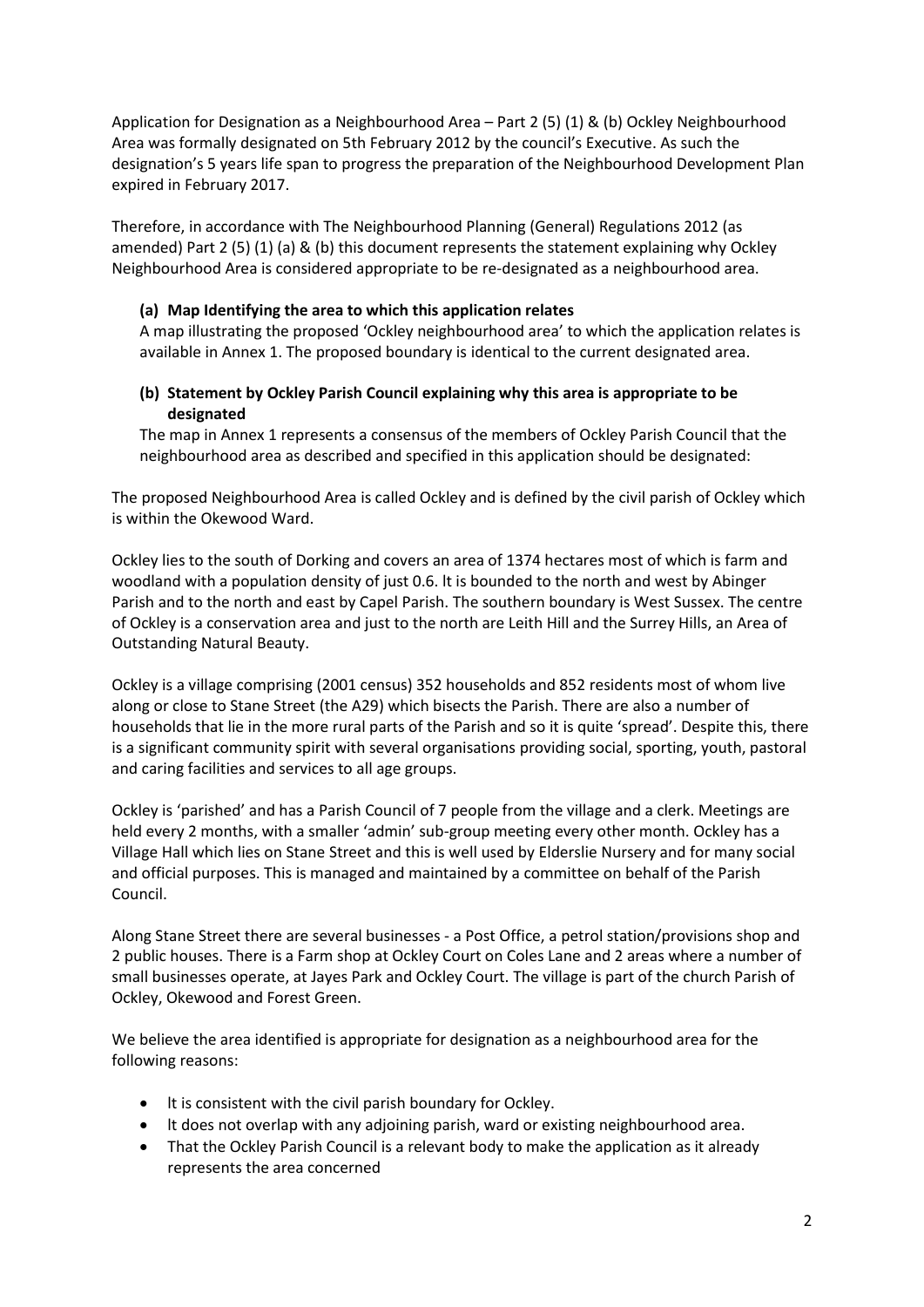That, where relevant, consultation would be undertaken with our 2 neighbouring parish councils

Ockley Parish Council has also set up a body to help oversee the Neighbourhood Development Plan on its behalf – the Ockley Parish Neighbourhood Development Plan Steering Group. This comprises members of the Parish Council and a number of other villagers representing the interests of groups within the village – business, the school, the youth, the church, the Ockley Society, the sports clubs as well as different parts of the village. This group has a written constitution (Appendix 2) agreed by the Parish Council in discussion with Mole Valley DC.

ln summary, we believe that Ockley Parish Council satisfies the requirements of the regulations. We trust the information provided in this application is sufficient to progress the application for designation of a neighbourhood area.

## **(c) Statement by Mole Valley District Council that the Organisation is a Relevant Body**

The Neighbourhood Planning (General) Regulations 2012 Part 2 (5) (1) (c) requires a 'relevant body' submits an area application to the local planning authority. Section 61G (2) of the 1990 Act defines 'relevant body' as:

## *(a) a parish council, or*

*(b) an organisation or body which is, or is capable of being, designated as a neighbourhood forum (on the assumption that, for this purpose, the specified area is designated as a neighbourhood area).*

Ockley Parish Council has submitted this application and is a relevant body for the purposes of Section 61G of the 1990 Act.